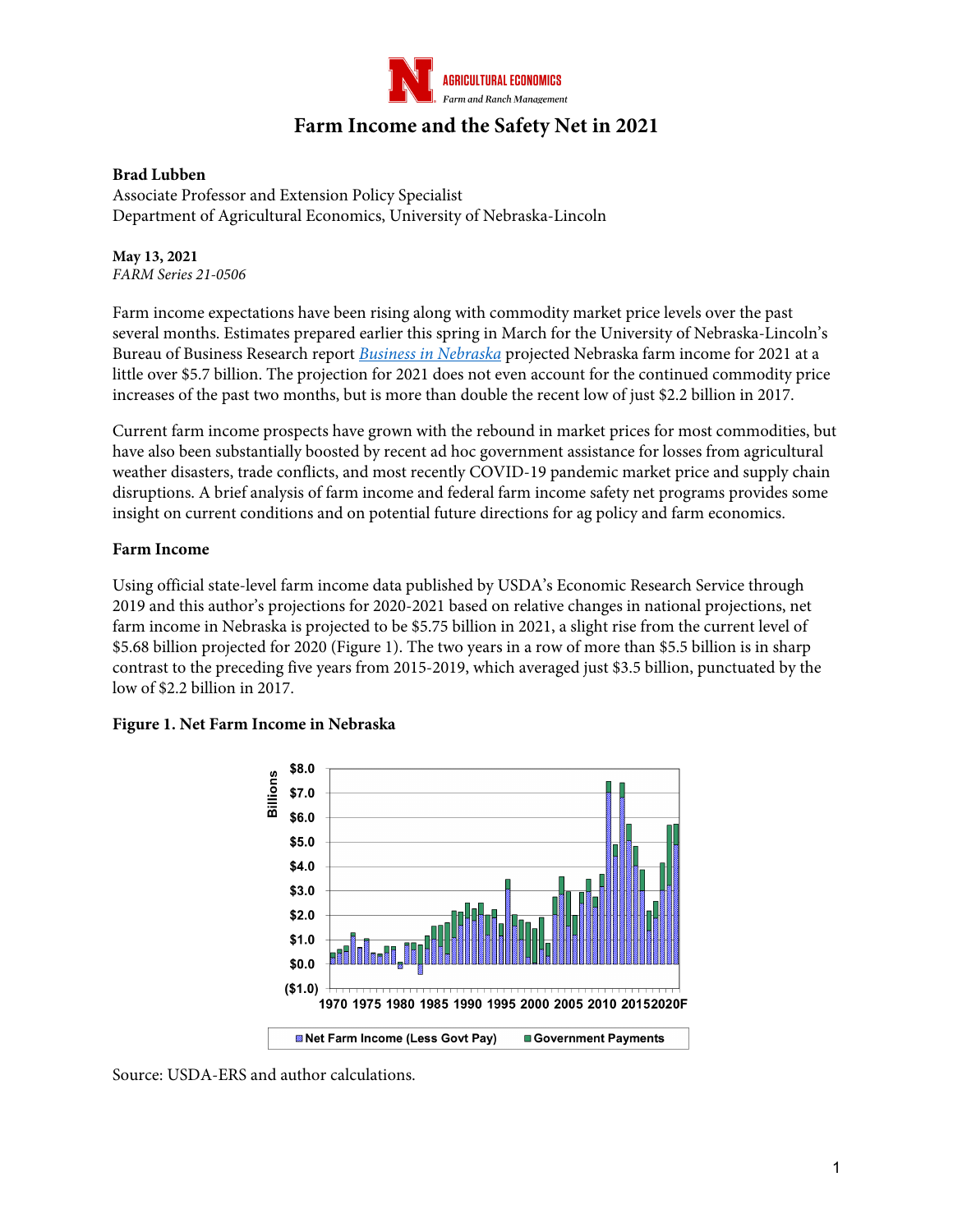

A sustained recovery in commodity receipts over the past four years has helped farm income rebound, with crop receipts climbing from \$8.9 billion in 2017 to a projected \$11.1 billion in 2021 (again, based on estimates prepared in March 2021). In contrast, livestock receipts were largely flat during that time, climbing from \$11.5 billion in 2017 to a projected \$12.1 billion only in 2021 after falling as low as \$11.1 billion amid the COVID-19 disruptions of 2020.

# **Safety Net**

Projected net farm income gains to more than \$5.5 billion in Nebraska would rank behind only 2011, 2013, and 2014 for all-time highs (not adjusted for inflation). The fact that Nebraska farm income has recovered to such strong levels in spite of agricultural disasters, trade conflicts, and COVID-19 disruptions to markets and food systems is in large measure a result of record-high levels of federal government payments (shown in the green bars in Figure 1), with most of those coming from unprecedented levels of ad hoc government assistance. Figure 1 shows Nebraska net farm income levels since 1970, disaggregating the total into net market returns and government payments.

An analysis of government payments since 1990 shows the dramatic shift in payments in both magnitude and program over the past four years (Figure 2).



## **Figure 2. Government Payments in Nebraska**

Source: USDA-ERS and author calculations.

Fixed, guaranteed direct payments of \$300-400 million/year implemented through the 1996 Farm Bill were a primary component of the safety net mix until they were eliminated in the 2014 Farm Bill.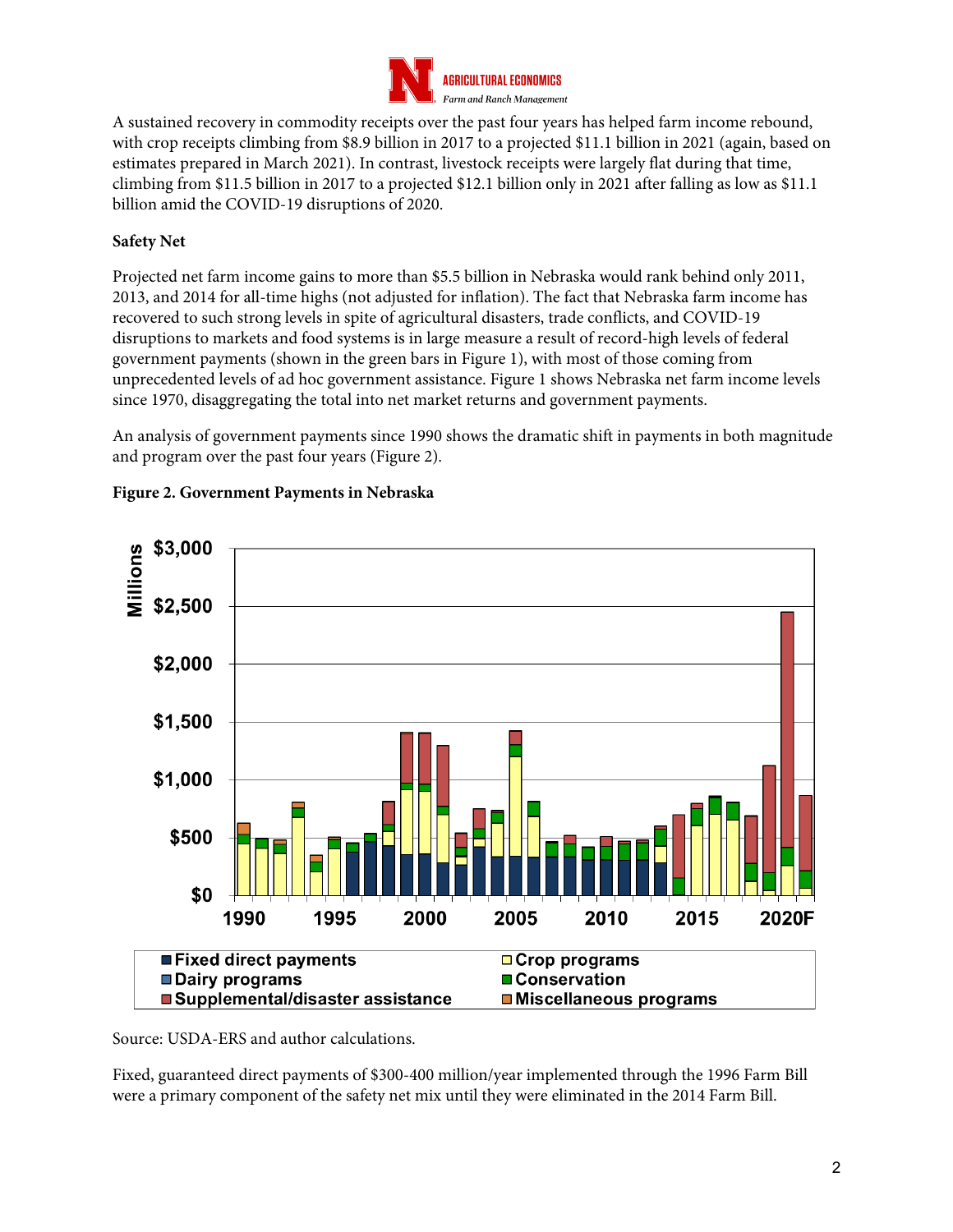

Conservation payments have slowly and steadily increased over time to a little more than \$150 million/year (although these would not necessarily be considered "safety net" payments). Dairy program payments exist in Nebraska but generally don't show in the graph given the relatively small size of the overall industry in the state. Crop price safety net payments were prominent prior to 1996 and then reappeared in lower-price years in the late 1990s and the mid-2000s before being replaced with optional revenue and price safety nets in the 2008 Farm Bill. Those payments ballooned in 2015-2017 as crop prices fell from 2013 highs, but are now projected to be minimal in 2021 as crop prices have rallied.

Ad hoc assistance (included in miscellaneous payments prior to 1998) has been a regular component of the safety net over time as political pressure to provide ag disaster relief or economic relief rose and fell. In the late 1990s and early 2000s, substantial ad hoc payments were made in the midst of combined production losses due to drought and other disasters as well as market losses due to global economic and monetary shocks that reduced export demand. The 2008 Farm Bill ushered in what was to be end of ad hoc ag disaster relief with a permanent standing ag disaster program. The permanent reauthorization of standing disaster assistance authority in the 2014 Farm Bill and the continued growth of crop insurance helped policymakers maintain a hands off approach to ad hoc relief at the time (large assistance payments in 2014 covered a backlog of drought losses from 2012 that were not covered until the delayed farm bill was finally passed).

The hands off approach to ad hoc assistance has not lasted however. During the past five years, Congress has authorized assistance through the Wildfire and Hurricanes Indemnity Program (WHIP) in 2018 for 2017 losses and then additional assistance in 2019 through what was called WHIP+ to cover 2018 and 2019 ag losses beyond just wildfires and hurricanes. Then, USDA used administrative authority through the Commodity Credit Corporation in 2018 and again in 2019 to deliver assistance for market price losses due to on-going trade conflicts. The largest share of trade assistance was rolled out through the Market Facilitation Program, accounting for more than \$1.5 billion in payments to Nebraska producers from late 2018 through early 2020.

Finally, the COVID-19 pandemic and the accompanying consumer demand shocks and supply chain disruptions led to further ag losses and multiple rounds of ad hoc agricultural assistance. More than \$1.5 billion was estimated to have been paid out to producers in 2020 through various assistance programs including the Coronavirus Food Assistance Program, the Paycheck Protection Program, and others. An additional \$500 million or more is expected to be paid in 2021 under program revisions and expanded eligibility guidelines recently announced by USDA.

As a result of the supplemental assistance, mostly delivered through ad hoc programs, government payments as a percent of farm income have jumped dramatically in recent years (Figure 3). After averaging less than 15% in the four year period of 2013-2016, government payments averaged more than 33% in the four-year period of 2017-2020, including the peak of 43% in 2020. Importantly, not all of the government payments really reflect income support. As noted before, conservation payments are included in the government payment total, but do not primarily serve as an income support tool. Another adjustment is made for crop insurance, which is supported by the federal government, but does not show up in direct government payments since any indemnities are paid from insurance companies. Considering both indemnities paid to producers and producer premiums paid to insurance providers, the net indemnity will vary year to year based on production and price results. On average, indemnities and producer premiums paid in Nebraska have nearly offset each other, with net indemnities ranging from - 4.5% to 6.6% during the 2014-2020 period, averaging less than 1% of net farm income.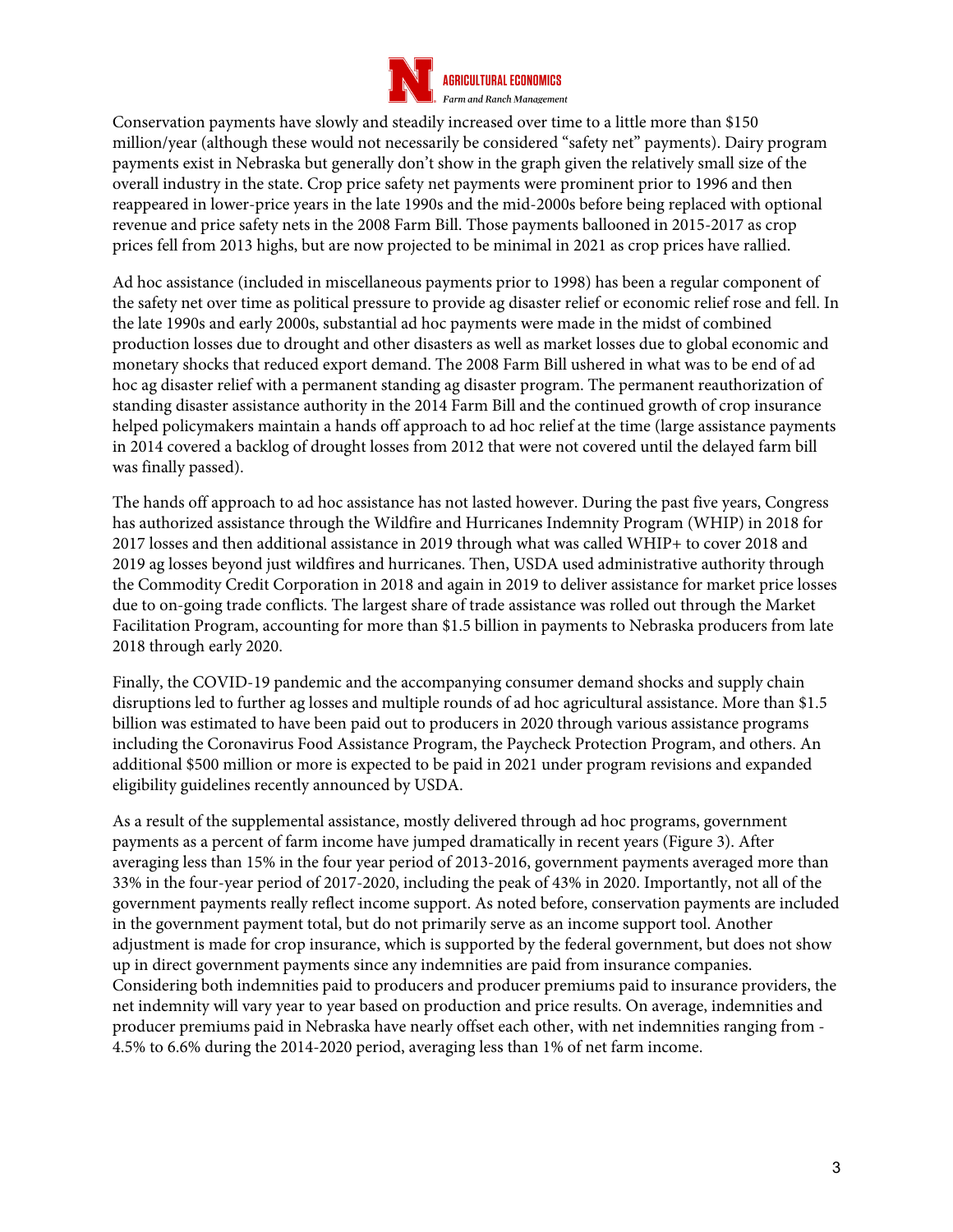





Source: USDA-ERS and author calculations.

A comparison of either government payments or the adjusted safety net shows the increasing role of the safety net since the early 2010s. The safety net blip up in 2012 reflects the large crop insurance indemnities paid out during the 2012 drought.

## **Future Directions**

The large ad hoc government assistance is not expected to continue indefinitely into the future. With the strong market rally in most agricultural commodities at present, there is little call for additional general economic assistance for agriculture. There was additional support included in the most recent American Rescue Plan Act of 2021 passed in March, but the agricultural support in that legislation was primarily focused on assistance for socially disadvantaged producers as well as some further COVID assistance for food system and supply chain issues. If the ad hoc assistance quickly winds down as projected for 2021 and the commodity program payments are minimal given current market price projections, the government payment equation for the coming years could look very small except for some of the standing ag disaster assistance programs (e.g. Livestock Forage Disaster Program for drought losses) and the conservation portfolio.

In fact, a potential major component of the government portfolio in the coming years and the coming farm bill could be conservation payments, particularly if current policy initiatives for climate and resource management are ultimately implemented. In the meantime, producers will be managing for improved